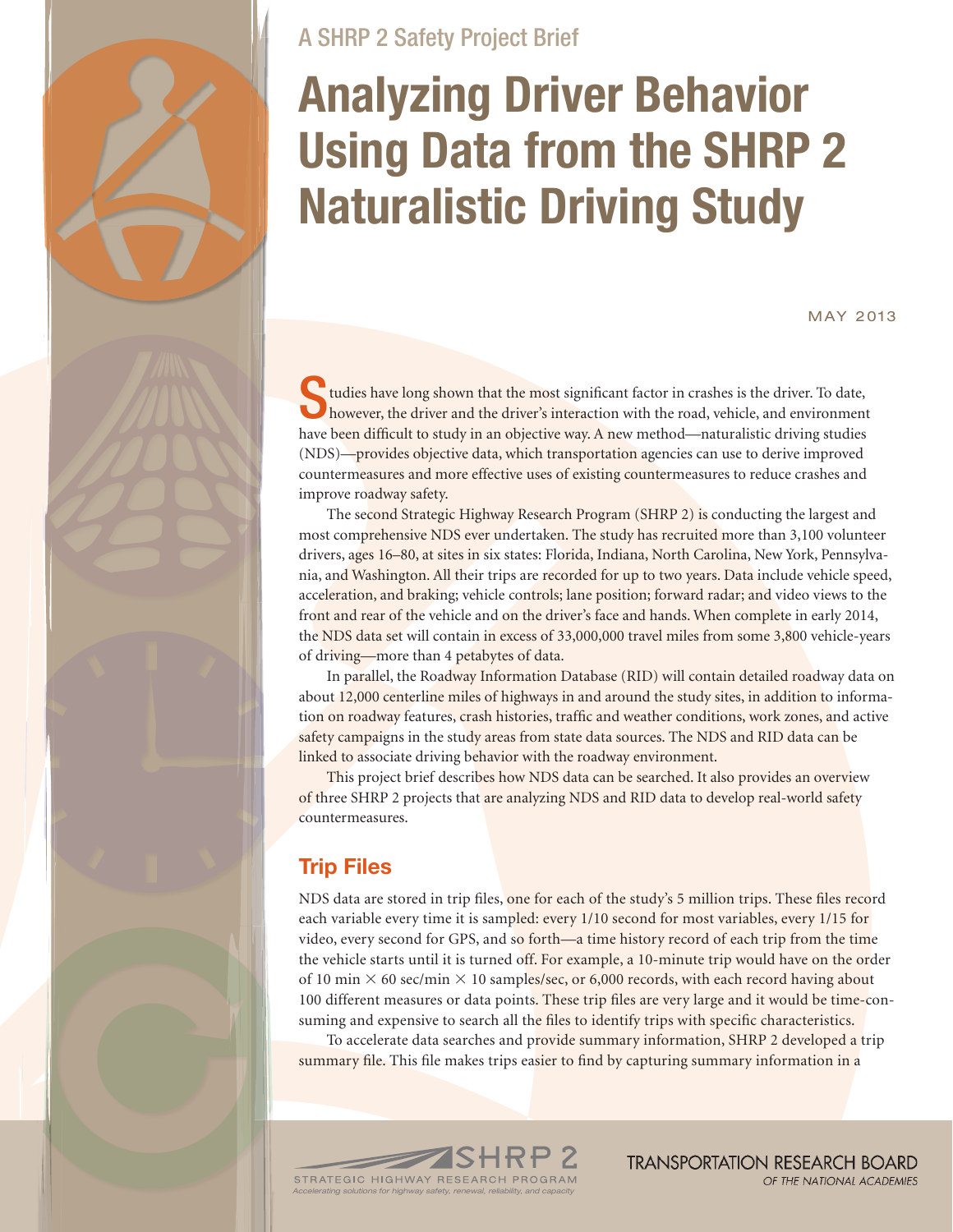

single record for each trip. Some variables don't change during a trip, such as driver age and gender, vehicle type, and other descriptive information. Other variables can be replaced by summary measures computed over the whole trip, such as average speed, total distance traveled, time or distance traveled with speeds over 70 mph, or number of accelerations over some threshold. The file will include flags to indicate the presence of a crash or near-crash on the trip. The trip summary is a single file with one record per trip—5 million records for the whole dataset. This file can be searched relatively quickly to find trips with specified characteristics. The trip summary file will not contain personally identifying data, lends itself to a user-friendly web interface, and can be downloaded into common packages, such as Access. The file will include a trip ID so that full trip files can be located easily for further analysis.

# **Crash, Near-Crash, and Baseline Files**

The NDS will include more than 700 crashes of various severities, ranging from those that produced major injuries or death to those when a vehicle struck a curb and continued driving. It will include about 7,000 near-crashes—incidents in which a crash would have occurred if the driver had not braked or steered abruptly at the last moment. Many studies will analyze these crashes and near-crashes to investigate what caused the crashes, what might have prevented them, what led to a near-crash situation, and how drivers in near-crashes avoided a crash.

SHRP 2 is producing crash and near-crash data files to assist these studies. These files will contain a record for each crash or near-crash and will be available to qualified researchers. The record, called an epoch, contains all relevant data for about 20 seconds before and 10 seconds after the crash or near-crash. In addition, SHRP 2 is producing baseline files of event-free driving with which to compare

the crashes and near-crashes. The baseline files will contain similar 30-second epochs either selected at random from all NDS trips or records matched to crashes and near-crashes. For example, for a specific crash, epochs could be selected from the same driver's trips at the same time of day and day of week on the same or similar roads.

# **Data Analysis**

In February 2012, four analysis contracts were awarded under SHRP 2 project S08 to study specific research questions using the early NDS and RID data. In the proof-ofconcept Phase 1 of these projects, each contractor obtained small initial data sets from the NDS and RID, tested and refined their research plan, and developed detailed plans for their full analyses. Three contractors were selected for Phase 2, in which they will obtain and analyze a much richer data set; these studies will conclude by July 2014. Summaries of these three contractors' Phase 1 results follow. The results from these studies should lead to real-world countermeasures. These projects also provide examples of the types of analyses that can be conducted with SHRP 2 NDS and RID data.

The full Phase 1 report for this project (*Initial Analyses from the SHRP 2 Naturalistic Driving Study: Addressing Driver Performance and Behavior in Traffic Safety*) is available at http://www.trb.org/Main/Blurbs/168727.aspx or by searching the report's title at www.TRB.org.

# **Lane Departures on Rural Two-Lane Curves**

*Center for Transportation Research and Education, Iowa State University; Public Policy Center, University of Iowa*

Rural two-lane curves pose a significant safety problem, and the interaction between the driver and the roadway environment in rural curves is not well understood. To learn more, this research is assessing the relationships between driver behavior and the roadway and environmental factors on rural two-lane curves and how these relationships affect the likelihood of lane departures.

Most highway agencies have implemented a range of countermeasures to reduce lane departures on rural two-lane curves. However, agencies have only limited information about the effectiveness of these countermeasures and even less information about why they are or are not effective.

In Phase 1, SHRP 2 NDS and RID data were used to develop initial models that explore how drivers interact with the roadway environment and what conditions are present when a driver does not successfully negotiate a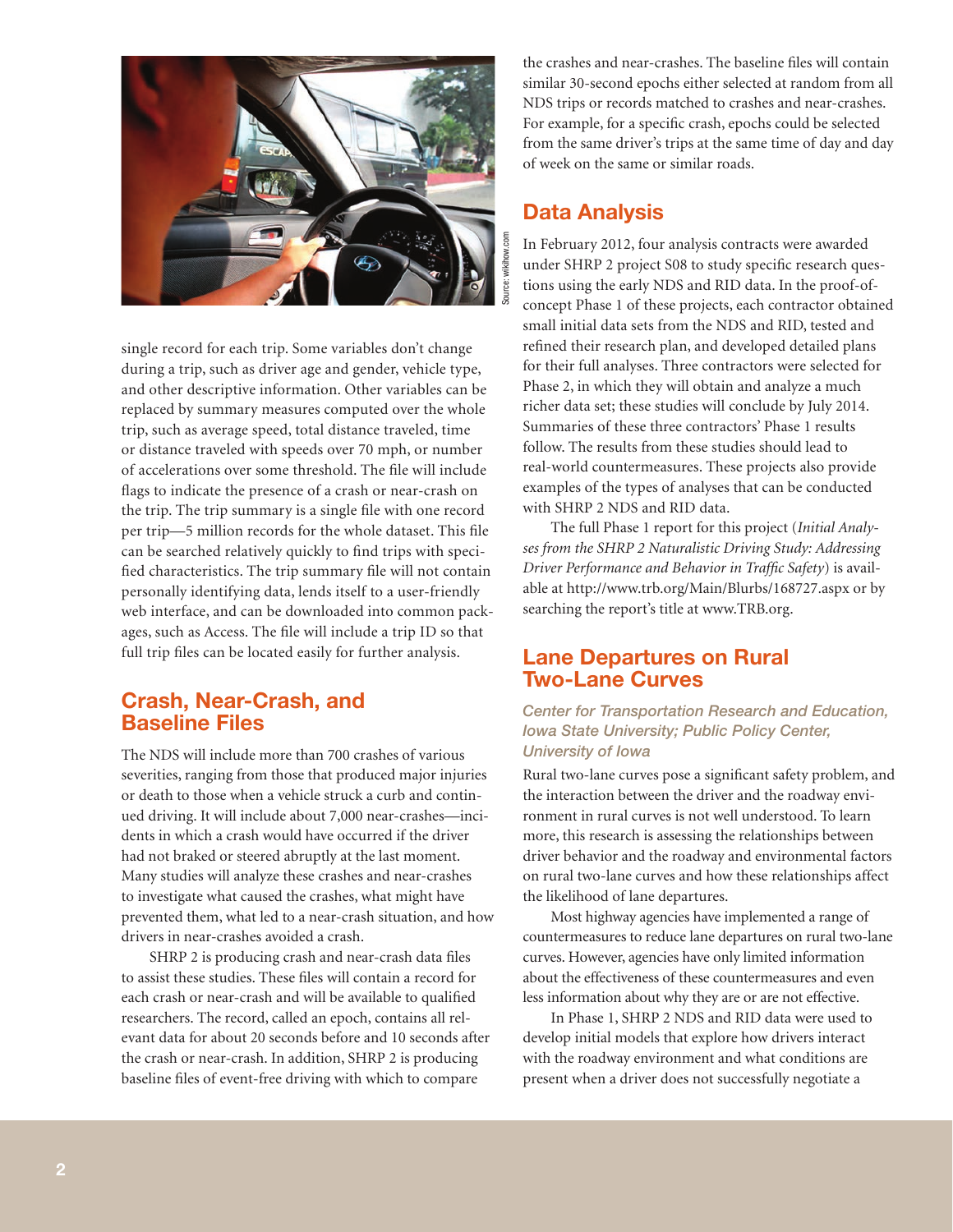curve compared to the when successful negotiation occurs. The full project will gain insight into where a driver's attention is focused during curve negotiation and what roadway cues—such as signs, chevrons, and pavement markings are most effective in keeping drivers within their lane. The research has implications for roadway design, selecting and locating curve warning signs, and providing adequate sight distance.

The results of this research will help transportation agencies make better decisions about countermeasure selection. They will be useful to safety researchers; the American Association of State Highway and Transportation Officials (AASHTO); the Federal Highway Administration (FHWA); and state, county, and city transportation agencies.

# **Evaluation of Offset Left-Turn Lanes**

## *MRIGlobal*

Left-turn lanes are used at intersections to provide a safe location for storing left-turning vehicles, out of throughtraffic lanes, while their drivers wait for a suitable gap in opposing traffic to turn left. The provision of a left-turn lane minimizes the potential for rear-end collisions with through vehicles approaching from behind the left-turning vehicle and reduces the pressure on left-turning drivers to leave an exposed position and accept an inappropriate gap in opposing through traffic. However, vehicles in opposing left-turn lanes can block each other's view of oncoming traffic (see Figure 1, center diagram).

A geometric design solution for these sight obstructions is to offset the left-turn lanes (that is, to move the left-turn lane laterally within the median so that the opposing left-turn vehicles no longer block the sight lines of their drivers). The drawings in Figure 1 illustrate intersections with positive offset, zero offset, and negative offset for opposing left-turn lanes.

While the principle of offset left-turn lanes is accepted based on anecdotal evidence, there is no conclusive quantitative evidence of their effects on driver behavior or crash reduction or of how these effects vary with the width of the offset. This research project will determine if offset left-turn lanes affect gap acceptance behavior and improve safety for left-turning vehicles, as well as whether the presence of a vehicle in the opposing left-turn lane has an impact on the effect. Based on the small sample in Phase 1 that included just a few months of NDS trip data, it is estimated that the full Phase 2 study, which will include at least three times as many NDS driver trips, may yield on the order of 8,000 rejected gaps and 1,000 accepted gaps. With this dataset, the team will be able to determine if offset left-turn lanes affect driver gap acceptance behavior, as well as whether the

## *Figure 1. Illustration of positive, zero, and negative offset leftturn lanes (Persaud et al., 2009)*



presence of a vehicle in the opposing left-turn lane has an impact on the effect.

The results from this research could be used to establish a minimum desirable offset for opposing left-turn lanes and to determine how that information can best be presented as design guidance for application by intersection designers. This guidance could be included in the AASHTO *Green Book* and state highway agency design manuals. These applications could have a direct impact on fatal and injury crashes that involve left-turn maneuvers, as well as on many less severe crashes.

## **Safer Glances, Driver Inattention, and Crash Risk**

*SAFER Vehicle and Traffic Safety Centre at Chalmers* Driver inattention has been the focus of significant national

attention recently—in legislation, regulation, design guidelines, and information campaigns (see www.distraction. gov). The vehicle and electronics industries are moving rapidly to enable the use of electronic devices in a safe manner and to develop and implement systems to monitor driver inattention. In the past few years, two main developments have increased the priority of driver inattention: (1) There is a growing concern over the driving-compatibility of the ever-increasing availability and use of electronic devices such as smart phones and intelligent vehicle systems; and (2) research has shown a much clearer association between driver inattention and crash risk.

Unfortunately, the specific mechanisms and indicators of the risk of inattention are not well quantified. The most sensitive measures of risk are those which most precisely quantify an off-road glance that overlaps a change in the state of the driving environment or an action that began the sequence leading to a crash or